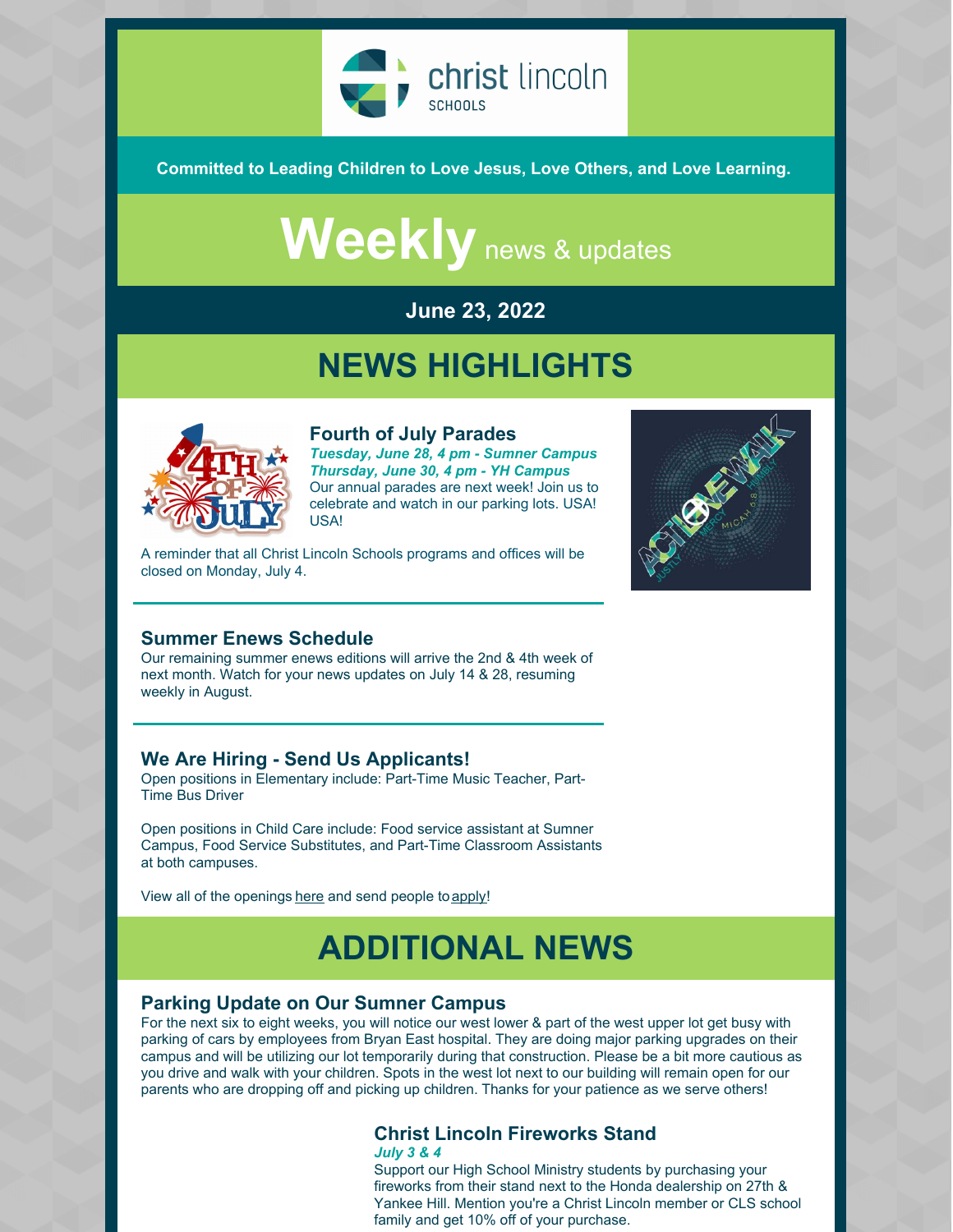

# **Amazon Prime Day**

#### *July 12 & 13*



amazon

If you are buying on Amazon during Prime Day or anytime, log in to your Amazon account through [Amazon](http://smile.amazon.com/ch/47-0519511) Smile and choose Christ Lincoln Schools (listed as Christ Lutheran Church) as your charity. By doing this, a percentage of every purchase you make will be donated back to us! Be sure to bookmark to shop Amazon Smile every time!

# **Cornhole Tournament at Christ Lincoln-Tomorrow Night**

#### *Friday, June 24; Check-in at 5:30 pm; \$5 per person - Sumner Campus*

Sign up to compete in the 1st Annual Cornhole Tournament at our Sumner Campus on Friday, June 24. Check-in will begin at 5:30 pm, tournament starts at 6:00 pm. There will be burgers, hotdogs, chips & water to grab while checking in! Sign your [team](https://r20.rs6.net/tn.jsp?f=001TeVHNAm3uj3RoPCR4W1sGfnSgrB-1ehRthCbGcfo4KUe9HWwm3DrO_2VhDhmXeH_LDsX52GfEXvAA5eMpIcTl6iHu5WlvQ7G1qPb0IlkmVa4k8-UvrZvV29FKss5Ua7EQcExrjmyAP_Tw3P8VmnBINOJBMPJz7sfgM6oWrw_J4MawrNB0gvAvx0c-XaSjW8t2jZGw-SJgpp6fQdmrfIoHX9Y6zYsObZx&c=STv-daLNgK8LzCDiNsp3hVBArv8Gk7vTeBOchO8tdeABQl3lBleBCA==&ch=mBGQwGsuzG51hQdbW4Nyy_IQAoJ0ZbUWk6Jw91gOEgeC8d36nIZ9Ng==) up for the Competitive bracket or Just For Fun bracket, cost is \$5 per person; \$15 max per household. Have a Cornhole game we can borrow? Let us [know](mailto:saphilson@christlincoln.org)!

# **Hoops on the Hill at Christ Lincoln**

*Saturday, July 30; Check-in at 7:30 am; \$40 per person - Yankee Hill Campus Parking Lot* Join us for Hoops on the Hill at our Yankee Hill Campus on Saturday, July 30. Check-in begins at 7:30 am, 3v3 basketball tournament begins at 8:00 am. Cost is \$40 per person. Registration includes t-shirt, snacks & waters and medals for 1st place teams. Must [register](https://r20.rs6.net/tn.jsp?f=001TeVHNAm3uj3RoPCR4W1sGfnSgrB-1ehRthCbGcfo4KUe9HWwm3DrO_2VhDhmXeH_gZEjS8mFwNKf1XLPV65PR77R7syKyMMZfAYufcXZtyPxoeiKOUcjkgplQVQ3VUkUI6vf8PG0oLnoytTSqw5HD0MEh1subgPD24rbzWjJXHrMNJPw0Uf5tiTdYsFId4zsYwjo9KF4uQpaONMzqmh1fTLFjiPByqxh&c=STv-daLNgK8LzCDiNsp3hVBArv8Gk7vTeBOchO8tdeABQl3lBleBCA==&ch=mBGQwGsuzG51hQdbW4Nyy_IQAoJ0ZbUWk6Jw91gOEgeC8d36nIZ9Ng==) online before Monday, June 27 at 12:00 pm. There will be food trucks and bounce houses, bring the family to cheer on your favorite team! For questions, contact Cole [Wiehe](mailto:cole-weihe@sandhills.com) or Brad [Hudson](mailto:bbhudson@aetna.com).

# **ELEMENTARY NEWS**

**Elementary Upcoming Dates:** July 4 - School Office Closed

# **FACTS Tuition Payments**

First tuition payments for the 2022-23 will be deducted on July 1 or 15. Check your email that was sent from FACTS about a month ago for your payment [schedule](https://logins2.renweb.com/logins/parentsweb-login.aspx) or login to your family portal to see your payment plan and amounts (use district code CL-NE). Questions? Contact [Jaelene](mailto:jkoll@christlincoln.org) in the school office.

# **Kindergarten Documents Needed**

If your child is coming to Kindergarten this fall and you did not upload the following documents at enrollment time, please either bring them to the school office (M-F 7:30am-5:30pm) or scan and email them to [Jaelene](mailto:jkoll@christlincoln.org) as soon as they are available: birth certificate, kindergarten physical, immunization records.

# **School Uniform Updates**

Dennis [Uniform](https://www.dennisuniform.com/collections/pln/grade-K,gender-Girls) has now added navy blue bottoms & jumpers to their website. You will also be allowed to purchase navy bottoms at others stores, just as we have done with the khaki in the past. We have created this handy new *[uniform](https://files.constantcontact.com/bce746ff501/49886ce4-a09d-4576-95b9-084e206d3c29.pdf) guide* for your use as well.

# **CHILD CARE NEWS**

#### **Child Care Upcoming Dates:**

June 28 - Sumner's 4th of July Celebration June 30 - Yankee Hill's 4th of July Celebration July 4 - CLOSED Independence Day August 12 - Last Day of SA Summer Care August 15 - CLOSED Staff Development

#### **Upcoming Parades**

*Tuesday, June 28, 4 pm - Sumner Campus Thursday, June 30, 4 pm - YH Campus* Our 4th of July parades are next week! Watch for detailed information/event reminders to arrive in your inbox tomorrow.

# **Extra Wagons**